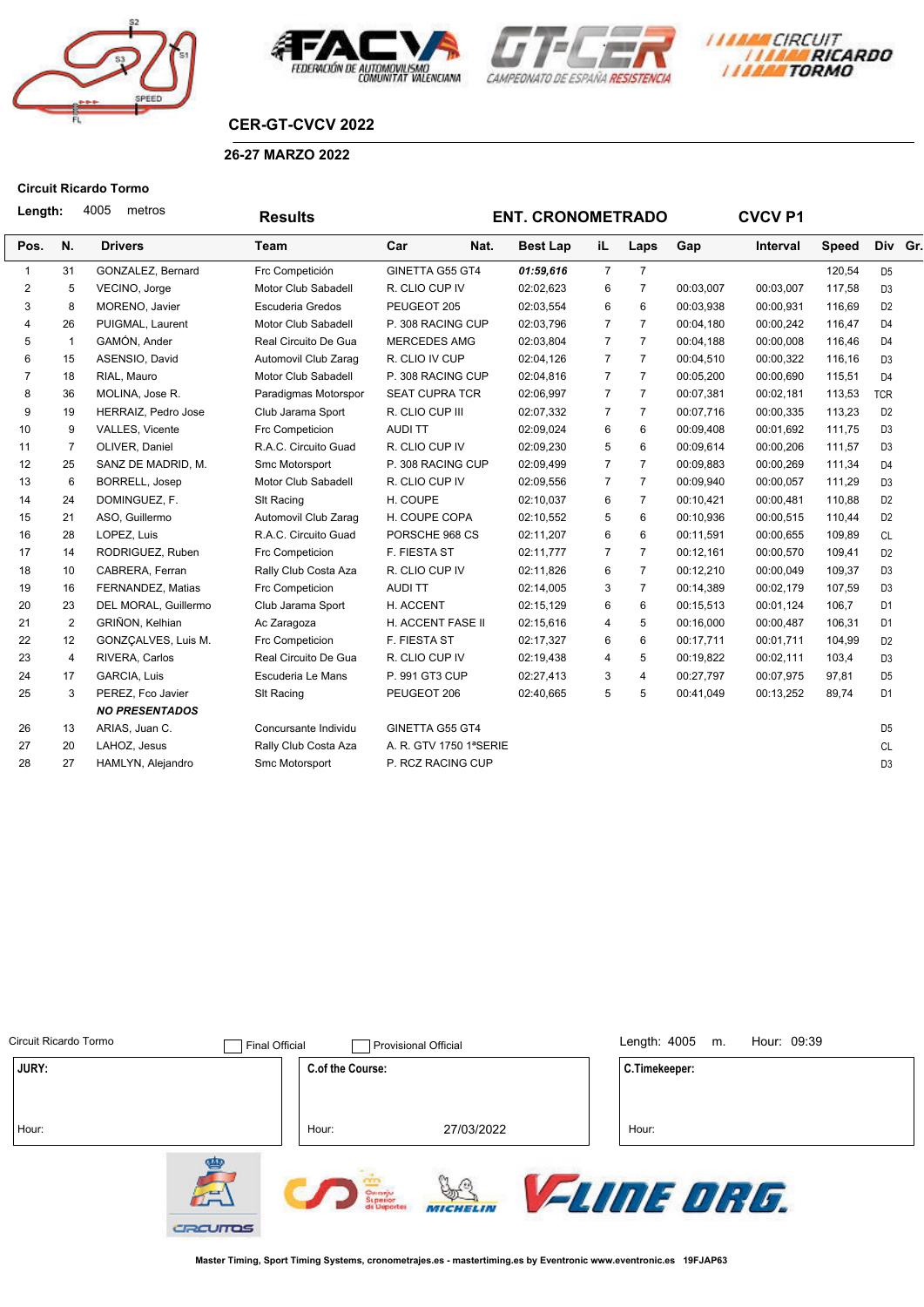





*I TARA CIRCUIT<br>I TARA RICARDO* 

**Circuit Ricardo Tormo**

**Circuit Ricardo Tormo** 26-27 MARZO 2022

*CER-GT-CVCV 2022*

# **ANALYSIS / SECTORS ENT. CRONOMETRADO CVCV P1**

| Real Circuito De Gua<br>GAMÓN, Ander |                    |                        |                                         |                            |                            | OLIVER, Daniel      |                 |                              | R.A.C. Circuito Guad |                            |                                         |                                           |                     |                                    |
|--------------------------------------|--------------------|------------------------|-----------------------------------------|----------------------------|----------------------------|---------------------|-----------------|------------------------------|----------------------|----------------------------|-----------------------------------------|-------------------------------------------|---------------------|------------------------------------|
| 1                                    |                    |                        |                                         | P.Vmax: 7                  |                            | T. Ideal: 02:03,164 |                 | 7                            |                      |                            | P.Vmax: 11                              |                                           | T. Ideal: 02:08,247 |                                    |
| Lap Time                             |                    | Sector 1               | Sector 2                                | Sector 3 Sector 4          |                            | V.Max               | Hour            | Lap Time                     |                      |                            |                                         | Sector 1 Sector 2 Sector 3 Sector 4       | V.Max               | Hour                               |
| 1                                    | <b>START</b>       |                        | 01:11,909 00:38,521                     | 00:35,162 00:40,497        |                            |                     | 09:43:04        | <b>START</b><br>1            |                      |                            | 01:29,029 00:37,962 00:32,422 00:37,944 |                                           |                     | 09:43:15                           |
|                                      | 2 02:15,810        |                        |                                         |                            |                            |                     | 09:45:20        | 2 02:17,664                  |                      |                            | 00:31,390 00:37,256 00:32,428 00:36,590 |                                           | 169.63              | 09:45:33                           |
|                                      | 3 02:11,502        | $00:32,310$ .          |                                         |                            | 00:42,117 00:36,400        | 170,53              | 09:47:31        | 3 02:10.598                  |                      |                            | 00:29,754 00:34,162 00:30,893 00:35,789 |                                           | 172,80              | 09:47:43                           |
|                                      | 4 02:08,757        |                        | 00:28,962 00:34,079 00:29,757 00:35,959 |                            |                            | 185,14              | 09:49:40        | 4 NULL                       |                      |                            | 00:29,426 00:34,289 00:29,346 00:35,749 |                                           | 175,61              | 09:49:52                           |
|                                      | 5 02:06,264        |                        | 00:28,237 00:33,280 00:29,688 00:35,059 |                            |                            | 184,09              | 09:51:46        | 502:09,230                   |                      |                            |                                         | 00:29,629 00:33,825 00:30,126 00:35,650   | 170,98              | 09:52:01                           |
|                                      | 6 02:13,186        |                        | 00:27,977 00:34,250 00:31,111 00:39,848 |                            |                            | 186,74              | 09:53:59        | 6 PIT                        |                      |                            | 00:30,248 00:38,016 00:32,782 00:46,296 |                                           | 174,19              | 09:54:29                           |
|                                      | 7 02:03,804        |                        | 00:27,379 00:32,093 00:28,633 00:35,699 |                            |                            |                     | 184,09 09:56:03 | 8                            |                      | <b>MORENO, Javier</b>      |                                         | Escuderia Gredos                          |                     |                                    |
| $\mathbf 2$                          |                    | <b>GRIÑON, Kelhian</b> |                                         | Ac Zaragoza                |                            |                     |                 |                              |                      |                            | P.Vmax: 15                              |                                           | T. Ideal: 02:03,554 |                                    |
|                                      |                    |                        |                                         | P.Vmax: 23                 |                            | T. Ideal: 02:14,645 |                 | Lap Time                     |                      | Sector 1                   |                                         | Sector 2 Sector 3 Sector 4                | V.Max               | Hour                               |
| Lap Time                             |                    | Sector 1               |                                         | Sector 2 Sector 3 Sector 4 |                            | V.Max               | Hour            | 1 START                      |                      |                            | 02:32,842 00:37,680 00:31,267 00:36,876 |                                           |                     | 09:44:16                           |
| 1 START                              |                    |                        | 03:58,933 00:46,378 00:37,832 00:43,055 |                            |                            |                     | 09:46:04        | 2 02:08,368                  |                      |                            | 00:29,212 00:33,810 00:29,903 00:35,443 |                                           | 168,75              | 09:46:25                           |
|                                      | 2 02:20,287        |                        | 00:32,953 00:36,706 00:32,044 00:38,584 |                            |                            | 143,05              | 09:48:24        | 3 02:06,679                  |                      |                            | 00:28,810 00:33,263 00:29,160 00:35,446 |                                           |                     | 09:48:31                           |
|                                      | 3 02:17,159        |                        | 00:31,299 00:35,565 00:31,629 00:38,666 |                            |                            |                     | 144,32 09:50:41 | 4 PIT                        |                      |                            |                                         | 00:29,810 00:34,551 00:30,657 00:44,784   |                     | 170,53 09:50:51                    |
|                                      | 4 02:15,616        |                        | 00:31,505 00:35,249 00:30,761 00:38,101 |                            |                            |                     | 145,29 09:52:57 | 5 03:42,200                  |                      |                            | 02:02,647 00:33,227 00:31,319 00:35,007 |                                           |                     | 09:54:33                           |
| 5 PIT                                |                    |                        | 00:31,015 00:34,768 00:31,391 00:52,499 |                            |                            |                     | 143,05 09:55:27 | 6 <i>02:03,554</i>           |                      |                            |                                         | 00:27,968 00:32,766 00:28,776 00:34,044   |                     | 09:56:37                           |
| 3                                    |                    | PEREZ, Fco Javier      |                                         | SIt Racing                 |                            |                     |                 | 9                            |                      | <b>VALLES, Vicente</b>     |                                         | Frc Competicion                           |                     |                                    |
|                                      |                    |                        |                                         | P.Vmax: 24                 |                            | T. Ideal: 02:40,665 |                 |                              |                      |                            | P.Vmax: 14                              |                                           | T. Ideal: 02:08,439 |                                    |
| Lap Time                             |                    | Sector 1               | Sector 2                                | Sector 3                   | Sector 4                   | V.Max               | Hour            | Lap Time                     |                      | Sector 1                   |                                         | Sector 2 Sector 3 Sector 4 V.Max          |                     | Hour                               |
| 1 START                              |                    |                        | 01:54,420 00:53,576 00:45,766 00:53,237 |                            |                            |                     | 09:44:25        | 1 START                      |                      |                            |                                         |                                           |                     | 09:43:19                           |
|                                      | 2 03:05,127        |                        | 00:45,028 00:50,276 00:41,531 00:48,292 |                            |                            | 111,34              | 09:47:30        | 2 02:21,043                  |                      |                            | 00:49.788 00:36.801 00:32.105 00:37.791 |                                           | 138,76              | 09:45:40                           |
| 3 PIT                                |                    |                        | 00:36,906 00:45,970 00:41,226 00:59,335 |                            |                            | 138,76              | 09:50:33        | 3 PIT                        |                      |                            | 06:53,314 00:32,523 00:45,619           |                                           |                     | 09:48:09                           |
|                                      | 4 03:40,404        |                        | 01:29,592 00:44,644 00:39,992 00:46,176 |                            |                            |                     | 09:54:14        | 4 03:34,718                  |                      |                            | 01:44,624 00:39,067 00:34,100 00:36,927 |                                           |                     | 09:51:44                           |
|                                      | $5\quad 02:40,665$ |                        | 00:36,538 00:42,985 00:36,993 00:44,149 |                            |                            |                     | 139,35 09:56:54 | $5\quad02:10,191$            |                      |                            |                                         | 00:29,437 00:34,546 00:30,459 00:35,749   | 173,26              | 09:53:54                           |
| 4                                    |                    | <b>RIVERA, Carlos</b>  |                                         |                            | Real Circuito De Gua       |                     |                 | 6 02:09,024                  |                      |                            | 00:29,091 00:34,880 00:29,053 00:36,000 |                                           |                     | 173,73 09:56:03                    |
|                                      |                    |                        |                                         | P.Vmax: 18                 |                            | T. Ideal: 02:18,098 |                 | 10                           |                      | CABRERA, Ferran            |                                         | Rally Club Costa Aza                      |                     |                                    |
| Lap Time                             |                    | Sector 1               |                                         |                            | Sector 2 Sector 3 Sector 4 | V.Max               | Hour            |                              |                      |                            | P.Vmax: 12                              |                                           | T. Ideal: 02:11,707 |                                    |
| <b>START</b>                         |                    |                        | 01:33,809 00:46,543 00:41,219 00:44,372 |                            |                            |                     | 09:43:44        | Lap Time                     |                      | Sector 1                   | Sector 2 Sector 3 Sector 4              |                                           | V.Max               | Hour                               |
|                                      | 2 02:27,554        |                        | 00:34,944 00:39,035 00:33,562 00:40,013 |                            |                            |                     | 158,44 09:46:11 | 1 START                      |                      |                            | 00:48,747 00:41,802 00:36,121 00:41,928 |                                           |                     | 09:42:46                           |
|                                      | 3 02:22,947        |                        | 00:33,234 00:37,008 00:32,504 00:40,201 |                            |                            | 164,47              | 09:48:34        | 2 02:28,075                  |                      |                            | 00:33,764 00:39,214 00:35,369 00:39,728 |                                           | 152,47              | 09:45:14                           |
|                                      | 4 02:19,438        |                        | 00:30,994 00:35,860 00:32,006 00:40,578 |                            |                            | 167,44              | 09:50:54        | 3 02:22,853                  |                      |                            | 00:32,544 00:40,314 00:32,221 00:37,774 |                                           | 170,08              | 09:47:37                           |
| 5 PIT                                |                    |                        | 00:31,323 00:35,416 00:31,675 01:03,839 |                            |                            |                     | 162,00 09:53:36 | 4 02:18,994                  |                      |                            | 00:31,276 00:37,044 00:33,069 00:37,605 |                                           | 172,80              | 09:49:56                           |
| 5                                    |                    | VECINO, Jorge          |                                         |                            | Motor Club Sabadell        |                     |                 | 5 02:19,226                  |                      |                            | 00:30,455 00:38,192 00:33,221 00:37,358 |                                           | 173,73              | 09:52:16                           |
|                                      |                    |                        |                                         | P.Vmax: 12                 |                            | T. Ideal: 02:01,533 |                 | $6\quad 02:11,826$           |                      |                            | 00:30,266 00:34,720 00:30,786 00:36,054 |                                           | 174,19              | 09:54:27                           |
| Lap Time                             |                    | Sector 1               | Sector 2                                | Sector 3                   | Sector 4                   | V.Max               | Hour            | 7 02:13,321                  |                      |                            | 00:30,192 00:34,960 00:32,160 00:36,009 |                                           | 173,73              | 09:56:41                           |
| 1 START                              |                    |                        | 00:57,468 00:41,422 00:32,421 00:36,132 |                            |                            |                     | 09:42:45        | 12                           |                      | <b>GONZCALVES, Luis M.</b> |                                         | Frc Competicion                           |                     |                                    |
|                                      | 2 02:06,560        |                        | 00:28,967 00:33,850 00:28,901 00:34,842 |                            |                            | 170,08              | 09:44:52        |                              |                      |                            | P.Vmax: 20                              |                                           | T. Ideal: 02:16,956 |                                    |
|                                      | 3 02:05,043        |                        | 00:28,411 00:33,360 00:28,782 00:34,490 |                            |                            | 173.26              | 09:46:57        | Lap Time                     |                      |                            |                                         | Sector 1 Sector 2 Sector 3 Sector 4 V.Max |                     | Hour                               |
|                                      | 4 02:03,487        |                        | 00:28,527 00:32,257 00:28,315 00:34,388 |                            |                            |                     | 171,43 09:49:00 | 1 START                      |                      |                            | 00:54,667 00:45,183 00:42,422 00:47,536 |                                           |                     | 09:43:08                           |
| 5                                    | 02:07,032          |                        | 00:29,351 00:34,880 00:28,774 00:34,027 |                            |                            |                     | 174,19 09:51:07 | 2 02:28,103                  |                      |                            | 00:35,799 00:37,993 00:33,128 00:41,183 |                                           |                     | 143,68 09:45:36                    |
|                                      | 602:02,623         |                        | 00:27,881 00:31,846 00:27,832 00:35,064 |                            |                            |                     | 171,88 09:53:10 | 3 02:20,515                  |                      |                            | 00:32,428 00:36,024 00:32,113 00:39,950 |                                           |                     | 155,77 09:47:56                    |
|                                      | 7 02:02,701        |                        | 00:28,224 00:31,793 00:28,278 00:34,406 |                            |                            |                     | 172,80 09:55:13 | 4 02:20,088                  |                      |                            | 00:31,708 00:36,821 00:31,988 00:39,571 |                                           |                     | 151,76 09:50:16                    |
| 6                                    |                    | <b>BORRELL, Josep</b>  |                                         |                            | Motor Club Sabadell        |                     |                 | 5 02:27,480<br>$6$ 02:17,327 |                      |                            | 00:32,029 00:36,204 00:38,120 00:41,127 | 00:31,527 00:36,395 00:31,079 00:38,326   |                     | 156,52 09:52:44<br>149.65 09:55:01 |
|                                      |                    |                        |                                         | P.Vmax: 9                  |                            | T. Ideal: 02:09,530 |                 |                              |                      |                            |                                         |                                           |                     |                                    |
| Lap Time                             |                    | Sector 1               | Sector 2                                | Sector 3 Sector 4          |                            | V.Max               | Hour            | 13                           |                      | ARIAS, Juan C.             |                                         | Concursante Individu                      |                     |                                    |
| 1 START                              |                    |                        | 00:52,666 00:39,564 00:47,882 00:46,200 |                            |                            |                     | 09:43:04        |                              |                      |                            | P.Vmax: 25                              |                                           | T. Ideal: 00:00,000 |                                    |
|                                      | 2 02:23,246        |                        | 00:33,583 00:37,351 00:33,227 00:39,085 |                            |                            | 162,41              | 09:45:27        | Lap Time                     |                      |                            |                                         | Sector 1 Sector 2 Sector 3 Sector 4 V.Max |                     | Hour                               |
|                                      | 3 02:15,829        |                        | 00:30,833 00:36,060 00:31,478 00:37,458 |                            |                            |                     | 173,26 09:47:43 | 1 START                      |                      |                            |                                         |                                           |                     | 10:32:23                           |
|                                      | 4 02:29,077        |                        | 00:30.861 00:47.865 00:32.560 00:37.791 |                            |                            |                     | 176,57 09:50:12 | 14                           |                      | <b>RODRIGUEZ, Ruben</b>    |                                         | Frc Competicion                           |                     |                                    |
|                                      | 5 02:18,914        |                        | 00:29,939 00:36,786 00:32,705 00:39,484 |                            |                            |                     | 174,19 09:52:31 |                              |                      |                            | P.Vmax: 22                              |                                           | T. Ideal: 02:11,777 |                                    |
|                                      | 6 02:19,943        |                        | 00:29,641 00:43,628 00:30,087 00:36,587 |                            |                            |                     | 176,57 09:54:51 | Lap Time                     |                      |                            |                                         | Sector 1 Sector 2 Sector 3 Sector 4 V.Max |                     | Hour                               |
|                                      | 7 02:09,556        |                        | 00:29,509 00:33,908 00:30,113 00:36,026 |                            |                            |                     | 175,61 09:57:01 | 1 START                      |                      |                            | 00:55,947 00:52,973 00:35,852 00:45,725 |                                           |                     | 09:43:08                           |

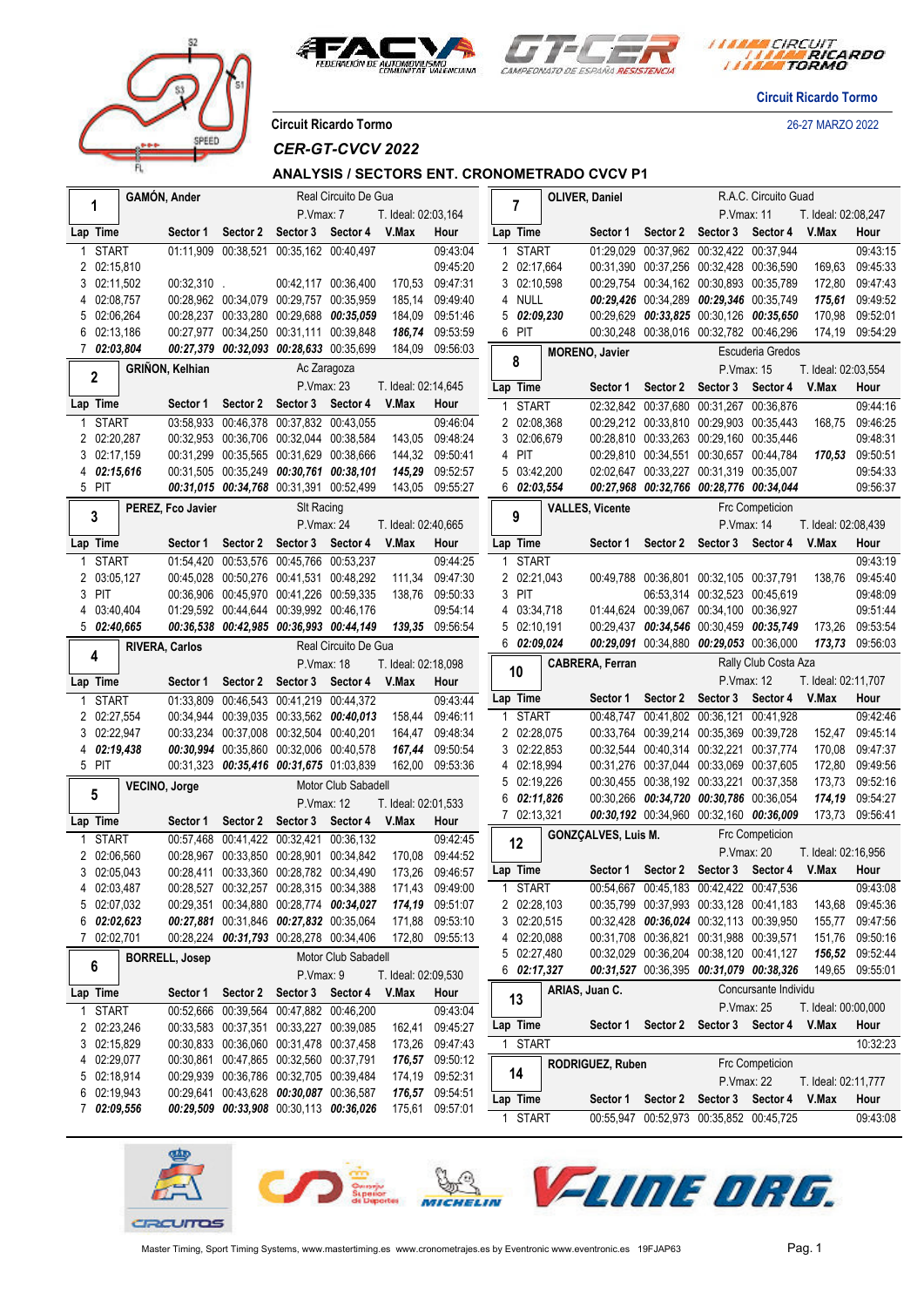







**Circuit Ricardo Tormo**

**Circuit Ricardo Tormo** 26-27 MARZO 2022

*CER-GT-CVCV 2022*

### **ANALYSIS / SECTORS ENT. CRONOMETRADO CVCV P1**

|   | 2 02:30,485           |                     |                            |                   | 00:35,905 00:38,138 00:35,546 00:40,896                                            |                      | 141,79              | 09:45:39                    |              |                            | LAHOZ, Jesus                            |                                                                                    |                         | Rally Club Costa Aza |                     |                                    |
|---|-----------------------|---------------------|----------------------------|-------------------|------------------------------------------------------------------------------------|----------------------|---------------------|-----------------------------|--------------|----------------------------|-----------------------------------------|------------------------------------------------------------------------------------|-------------------------|----------------------|---------------------|------------------------------------|
|   | 3 02:25,152           |                     |                            |                   | 00:32,752 00:40,841 00:31,878 00:39,681                                            |                      | 150,35              | 09:48:04                    | 20           |                            |                                         |                                                                                    | P.Vmax: 25              |                      | T. Ideal: 00:00,000 |                                    |
|   | 4 02:16,275           |                     |                            |                   | 00:31,685 00:34,864 00:31,495 00:38,231                                            |                      | 150,35              | 09:50:20                    | Lap Time     |                            | Sector 1                                | Sector 2                                                                           | Sector 3 Sector 4       |                      | V.Max               | Hour                               |
| 5 | 02:22,650             |                     |                            |                   | 00:31,997 00:34,803 00:34,774 00:41,076                                            |                      | 151,40              | 09:52:43                    |              | 1 START                    |                                         |                                                                                    |                         |                      |                     | 10:32:31                           |
| 6 | 02:15,693             |                     |                            |                   | 00:31,432 00:35,559 00:30,859 00:37,843<br>00:31,000 00:33,808 00:29,721 00:37,248 |                      | 150,00              | 09:54:59                    |              |                            | ASO, Guillermo                          |                                                                                    |                         | Automovil Club Zarag |                     |                                    |
|   | 7 02:11,777           |                     |                            |                   |                                                                                    |                      |                     | 151,76 09:57:10             | 21           |                            |                                         |                                                                                    | P. Vmax: 16             |                      | T. Ideal: 02:10,283 |                                    |
|   | 15                    | ASENSIO, David      |                            |                   |                                                                                    | Automovil Club Zaraq |                     |                             | Lap Time     |                            | Sector 1                                | Sector 2                                                                           | Sector 3 Sector 4       |                      | V.Max               | Hour                               |
|   |                       |                     |                            |                   | P.Vmax: 8                                                                          |                      | T. Ideal: 02:04,126 |                             | 1            | START                      | 02:31,562 00:45,896 00:41,013 00:39,444 |                                                                                    |                         |                      |                     | 09:44:36                           |
|   | Lap Time              |                     | Sector 1                   |                   | Sector 2 Sector 3 Sector 4                                                         |                      | V.Max               | Hour                        |              | 2 02:30,401                | 00:32,214 00:46,669 00:32,229 00:39,289 |                                                                                    |                         |                      |                     | 164.05 09:47:06                    |
|   | 1 START               |                     |                            |                   | 01:00.138 00:42.192 00:36.342 00:39.247                                            |                      |                     | 09:42:56                    |              | 3 02:20,816                | 00:30,134 00:42,218 00:30,835 00:37,629 |                                                                                    |                         |                      |                     | 164,47 09:49:27                    |
|   | 2 02:14,772           |                     |                            |                   | 00:30.982 00:35.377 00:31.386 00:37.027                                            |                      |                     | 172,34 09:45:10             |              | 4 02:12,735                | 00:29.632 00:34.710 00:31.090 00:37.303 |                                                                                    |                         |                      | 168,75              | 09:51:40                           |
|   | 3 02:15,599<br>4 NULL |                     |                            |                   | 00:31,918 00:35,408 00:29,770 00:38,503<br>00:29,797 00:33,816 00:29,112 00:34,970 |                      | 172,80              | 172,34 09:47:26<br>09:49:34 |              | 5 02:10,552                | 00:29,232 00:34,772 00:30,061 00:36,487 |                                                                                    |                         |                      | 168,75              | 09:53:50                           |
| 5 | 02:07,067             |                     |                            |                   | 00:28,790 00:33,107 00:30,196 00:34,974                                            |                      |                     | 175,14 09:51:41             | 6 PIT        |                            |                                         | 00:29,168 00:34,567 00:31,105 00:43,704                                            |                         |                      | 170,08              | 09:56:09                           |
|   | 6 02:06,967           |                     |                            |                   | 00:29,044 00:33,538 00:29,416 00:34,969                                            |                      |                     | 177,53 09:53:48             |              |                            | DEL MORAL, Guillermo                    |                                                                                    |                         | Club Jarama Sport    |                     |                                    |
|   | 7 02:04,126           |                     |                            |                   | 00:28,703 00:32,605 00:28,115 00:34,703                                            |                      | 176,09              | 09:55:52                    | 23           |                            |                                         |                                                                                    | P. Vmax: 21             |                      | T. Ideal: 02:15,129 |                                    |
|   |                       |                     | <b>FERNANDEZ, Matias</b>   |                   |                                                                                    | Frc Competicion      |                     |                             | Lap Time     |                            |                                         | Sector 1 Sector 2 Sector 3 Sector 4 V.Max                                          |                         |                      |                     | Hour                               |
|   | 16                    |                     |                            |                   | P. Vmax: 10                                                                        |                      | T. Ideal: 02:06,797 |                             |              | 1 START                    |                                         | 01:06,698 00:39,972 00:36,482 00:41,550                                            |                         |                      |                     | 09:43:02                           |
|   | Lap Time              |                     |                            | Sector 1 Sector 2 | Sector 3 Sector 4                                                                  |                      | V.Max               | Hour                        |              | 2 02:20,688                |                                         | 00:32,536 00:37,148 00:31,855 00:39,149                                            |                         |                      | 150,70              | 09:45:23                           |
|   | 1 START               |                     |                            |                   | 01:25,749 00:41,082 00:35,022 00:40,097                                            |                      |                     | 09:43:20                    | 3 PIT        |                            |                                         | 00:31,355 00:35,298 00:31,451 00:45,930                                            |                         |                      | 151,76              | 09:47:47                           |
|   | 2 02:21,713           |                     |                            |                   | 00:34,352 00:37,979 00:31,904 00:37,478                                            |                      |                     | 144,97 09:45:41             |              | 4 04:13,262                | 02:25,583 00:34,941 00:33,880 00:38,858 |                                                                                    |                         |                      |                     | 09:52:00                           |
|   | 302:14,005            |                     |                            |                   | 00:30,433 00:35,767 00:30,756 00:37,049                                            |                      | 176,09              | 09:47:55                    |              | 5 02:16,056                |                                         | 00:31,275 00:34,985 00:31,068 00:38,728                                            |                         |                      | 152,11              | 09:54:17                           |
|   | 4 NULL                |                     |                            |                   | 00:29,723 00:34,430 00:31,437 00:36,951                                            |                      | 175,61              | 09:50:08                    |              | $6$ 02:15,129              |                                         | 00:31,213 00:34,484 00:31,068 00:38,364                                            |                         |                      | 152,47              | 09:56:32                           |
|   | 5 NULL                |                     |                            |                   | 00:32,859 00:42,273 00:37,040 00:39,368                                            |                      | 175,14              | 09:52:40                    | 24           |                            | DOMINGUEZ, F.                           |                                                                                    | <b>SIt Racing</b>       |                      |                     |                                    |
|   | 6 02:16,294           |                     |                            |                   | 00:30,847 00:37,943 00:30,862 00:36,642                                            |                      | 173,73              | 09:54:56                    |              |                            |                                         |                                                                                    | P. Vmax: 25             |                      | T. Ideal: 02:08,650 |                                    |
|   | 7 NULL                |                     |                            |                   | 00:29,092 00:32,893 00:29,829 00:34,983                                            |                      |                     | 175,14 09:57:03             | Lap Time     |                            | Sector 1                                | Sector 2                                                                           | Sector 3 Sector 4 V.Max |                      |                     | Hour                               |
|   | 17                    | <b>GARCIA, Luis</b> |                            |                   |                                                                                    | Escuderia Le Mans    |                     |                             |              | 1 START                    | 01:48,110 00:39,402 00:35,534 00:40,360 |                                                                                    |                         |                      |                     | 09:43:41                           |
|   |                       |                     |                            |                   | P.Vmax: 19                                                                         |                      | T. Ideal: 02:27,413 |                             |              | 2 02:19,937                |                                         | 00:32,002 00:36,065 00:33,190 00:38,680                                            |                         |                      |                     | 09:46:01                           |
|   | Lap Time              |                     | Sector 1                   | Sector 2          | Sector 3                                                                           | Sector 4             | V.Max               | Hour                        |              | 3 02:14,846<br>4 02:13,889 |                                         | 00:30,768 00:36,012 00:31,266 00:36,800<br>00:30,313 00:35,043 00:30,792 00:37,741 |                         |                      |                     | 09:48:16<br>09:50:30               |
|   | 1 START               |                     |                            |                   | 01:32,069 00:59,334 00:41,200 00:48,854                                            |                      |                     | 09:43:59                    |              | 5 02:11,771                |                                         | 00:29,232 00:34,574 00:30,313 00:37,652                                            |                         |                      |                     | 09:52:42                           |
|   | 2 02:40,198           |                     |                            |                   | 00:37,037 00:43,575 00:38,028 00:41,558                                            |                      | 141,48              | 09:46:39                    |              | $6\quad 02:10,037$         |                                         | 00:29,182 00:35,162 00:29,907 00:35,786                                            |                         |                      |                     | 09:54:52                           |
|   | $3 \t02:27,413$       |                     |                            |                   | 00:33,307 00:39,159 00:35,923 00:39,024                                            |                      |                     | 156,52 09:49:07             | 7 PIT        |                            |                                         | 00:29,508 00:33,775 00:30,175 00:46,690                                            |                         |                      |                     | 09:57:12                           |
|   | 4 PIT                 |                     |                            |                   | 00:33,541 00:39,588 01:55,814 00:59,570                                            |                      |                     | 161,60 09:53:15             |              |                            | SANZ DE MADRID, M.                      |                                                                                    |                         | Smc Motorsport       |                     |                                    |
|   | 18                    | RIAL, Mauro         |                            |                   |                                                                                    | Motor Club Sabadell  |                     |                             | 25           |                            |                                         |                                                                                    | P.Vmax: 6               |                      | T. Ideal: 02:09,465 |                                    |
|   |                       |                     |                            |                   | P.Vmax: 3                                                                          |                      | T. Ideal: 02:04,816 |                             | Lap Time     |                            | Sector 1                                | Sector 2                                                                           | Sector 3 Sector 4       |                      | V.Max               | Hour                               |
|   | Lap Time              |                     | Sector 1                   |                   | Sector 2 Sector 3 Sector 4                                                         |                      | V.Max               | Hour                        | $\mathbf{1}$ | START                      |                                         | 01:13,028 00:38,672 00:35,732 00:44,147                                            |                         |                      |                     | 09:43:09                           |
|   | <b>START</b>          |                     |                            |                   | 00:59,568 00:42,202 00:40,822 00:39,941                                            |                      |                     | 09:43:00                    |              | 2 02:21,001                | 00:31,542 00:37,972 00:33,051 00:38,436 |                                                                                    |                         |                      | 183,57              | 09:45:30                           |
|   | 2 02:17,158<br>3 NULL |                     |                            |                   | 00:30,659 00:36,686 00:32,873 00:36,940<br>00:30,754 00:37,165 00:32,709 00:36,001 |                      | 187,28<br>190,59    | 09:45:17<br>09:47:34        |              | 3 02:15,382                |                                         | 00:30,187 00:35,358 00:32,492 00:37,345                                            |                         |                      | 187,83              | 09:47:46                           |
|   | 4 02:13,089           |                     |                            |                   | 00:30,193 00:35,033 00:31,888 00:35,975                                            |                      |                     | 191,72 09:49:47             |              | 4 02:13,542                | 00:30,051 00:35,418 00:31,495 00:36,578 |                                                                                    |                         |                      | 184,62              | 09:49:59                           |
|   | 5 02:12,832           |                     |                            |                   | 00:29,106 00:36,868 00:31,793 00:35,065                                            |                      |                     | 190,59 09:52:00             |              | 5 02:22,431                |                                         | 00:29,219 00:34,973 00:38,905 00:39,334                                            |                         |                      |                     | 189,47 09:52:22                    |
|   | 6 02:07,191           |                     |                            |                   | 00:28,399 00:33,226 00:30,081 00:35,485                                            |                      | 190,59 09:54:07     |                             |              | 6 02:22,612                |                                         | 00:29,170 00:34,689 00:42,349 00:36,404                                            |                         |                      |                     | 188,92 09:54:44                    |
|   | 7 02:04,816           |                     |                            |                   | 00:28,123 00:33,051 00:29,367 00:34,275 190,59 09:56:12                            |                      |                     |                             |              | 7 02:09,499                |                                         | 00:29,204 00:34,301 00:30,497 00:35,497                                            |                         |                      |                     | 189,47 09:56:54                    |
|   |                       |                     | <b>HERRAIZ, Pedro Jose</b> |                   |                                                                                    | Club Jarama Sport    |                     |                             | 26           |                            | <b>PUIGMAL, Laurent</b>                 |                                                                                    |                         | Motor Club Sabadell  |                     |                                    |
|   | 19                    |                     |                            |                   | P.Vmax: 17                                                                         |                      | T. Ideal: 02:07,140 |                             |              |                            |                                         |                                                                                    | P.Vmax: 3               |                      | T. Ideal: 02:03,087 |                                    |
|   | Lap Time              |                     |                            |                   | Sector 1 Sector 2 Sector 3 Sector 4                                                |                      | V.Max               | Hour                        | Lap Time     |                            |                                         | Sector 1 Sector 2 Sector 3 Sector 4 V.Max                                          |                         |                      |                     | Hour                               |
|   | 1 START               |                     |                            |                   | 01:15,498 00:39,802 00:35,142 00:42,480                                            |                      |                     | 09:43:11                    |              | 1 START                    |                                         | 01:05,098 00:39,482 00:35,692 00:39,011                                            |                         |                      |                     | 09:42:57                           |
|   | 2 02:22,007           |                     |                            |                   | 00:34,019 00:37,686 00:32,533 00:37,769                                            |                      |                     | 164,89 09:45:33             |              | 2 02:14,692                |                                         | 00:30.690 00:35.859 00:31.107 00:37.036                                            |                         |                      |                     | 189,47 09:45:12                    |
|   | 3 02:28,057           |                     |                            |                   | 00:33,834 00:35,705 00:40,808 00:37,710                                            |                      |                     | 166,15 09:48:01             |              | 3 02:09,918                |                                         | 00:29,512 00:34,135 00:30,615 00:35,656                                            |                         |                      |                     | 191,72 09:47:22                    |
|   | 4 02:12,849           |                     |                            |                   | 00:29,874 00:34,554 00:31,869 00:36,552                                            |                      |                     | 166,58 09:50:14             |              | 4 02:06,794                |                                         | 00:28,761 00:33,752 00:29,353 00:34,928                                            |                         |                      |                     | 190,03 09:49:28                    |
|   | 5 02:15,652           |                     |                            |                   | 00:29,601 00:35,776 00:33,911 00:36,364                                            |                      |                     | 168,75 09:52:29             |              | 5 02:06,982<br>6 02:05,188 | 00:28,175 00:33,622 00:29,453 00:33,938 | 00:29,058 00:33,678 00:29,793 00:34,453                                            |                         |                      |                     | 191,15 09:51:35<br>191,15 09:53:41 |
|   | 6 02:09,661           |                     |                            |                   | 00:29.678 00:33.954 00:30.487 00:35.542                                            |                      |                     | 167,88 09:54:39             |              | 7 02:03,796                |                                         | 00:27,627 00:32,424 00:29,098 00:34,647                                            |                         |                      |                     | 191,72 09:55:44                    |
|   | 7 02:07,332           |                     |                            |                   | 00:29,438 00:32,407 00:29,753 00:35,734                                            |                      |                     | 168,75 09:56:46             |              |                            |                                         |                                                                                    |                         |                      |                     |                                    |

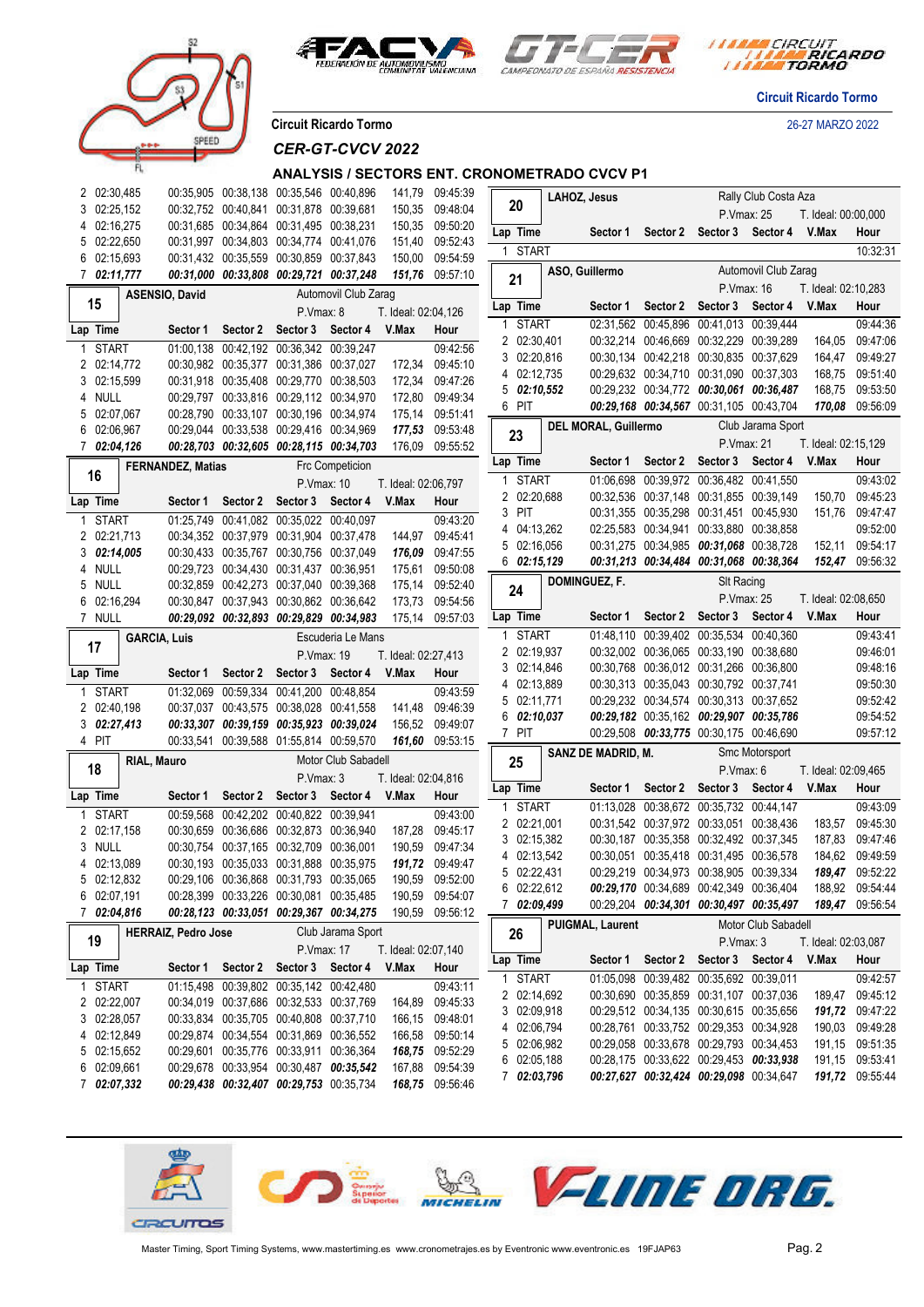





**Circuit Ricardo Tormo**

**Circuit Ricardo Tormo** 26-27 MARZO 2022

prer

*CER-GT-CVCV 2022*

### **ANALYSIS / SECTORS ENT. CRONOMETRADO CVCV P1**

|                | 27           |             | HAMLYN, Alejandro        |           |            | Smc Motorsport       |                     |          |
|----------------|--------------|-------------|--------------------------|-----------|------------|----------------------|---------------------|----------|
|                |              |             |                          |           | P.Vmax: 25 |                      | T. Ideal: 00:00,000 |          |
| Lap Time       |              |             | Sector 1                 | Sector 2  | Sector 3   | Sector 4             | V.Max               | Hour     |
| 1              | <b>START</b> |             |                          |           |            |                      |                     | 10:32:45 |
|                |              | LOPEZ, Luis |                          |           |            | R.A.C. Circuito Guad |                     |          |
|                | 28           |             |                          |           | P.Vmax: 1  |                      | T. Ideal: 02:11,207 |          |
|                | Lap Time     |             | Sector 1                 | Sector 2  | Sector 3   | Sector 4             | V.Max               | Hour     |
| 1              | <b>START</b> |             | 01:27,509                | 00:43.882 | 01:06.676  | 00:43.612            |                     | 09:43:59 |
| 2              | 02:33,796    |             | 00:35,035                | 00:40.043 | 00:37,938  | 00:40,780            | 160,79              | 09:46:33 |
| 3              | 02:25,720    |             | 00:33,787                | 00:38,111 | 00:34,929  | 00:38,893            | 178,51              | 09:48:59 |
| 4              | 02:17,914    |             | 00:32,290                | 00:35,815 | 00:33,043  | 00:36,766            | 187,83              | 09:51:17 |
| 5              | 02:16,860    |             | 00:30,907                | 00:35,918 | 00:32,990  | 00:37,045            | 195,77              | 09:53:34 |
| 6              | 02:11,207    |             | 00:29,822                | 00:34,373 | 00:30,790  | 00:36,222            | 196,36              | 09:55:45 |
|                |              |             | <b>GONZALEZ, Bernard</b> |           |            | Frc Competición      |                     |          |
| 31             |              |             |                          |           | P.Vmax: 3  |                      | T. Ideal: 01:59,616 |          |
|                | Lap Time     |             | Sector 1                 | Sector 2  | Sector 3   | Sector 4             | V.Max               | Hour     |
| 1              | <b>START</b> |             | 01:03.098                | 00:39.632 | 00:34.342  | 00:37,470            |                     | 09:42:52 |
| 2              | 02:11,319    |             | 00:30,816                | 00:34,016 | 00:30,429  | 00:36,058            | 190,03              | 09:45:04 |
| 3              | 02:08,489    |             | 00:29,206                | 00:33,006 | 00:30,093  | 00:36,184            | 191,72              | 09:47:12 |
| 4              | 02:09.695    |             | 00:29,814                | 00:34,421 | 00:29,892  | 00:35,568            | 191,15              | 09:49:22 |
| 5              | <b>NULL</b>  |             | 00:28,944                | 00:32,097 | 00:28,603  | 00:34,277            | 188,92              | 09:51:26 |
| 6              | 02:02.017    |             | 00:27,722                | 00:31,717 | 00:28,537  | 00:34,041            | 191,72              | 09:53:28 |
| $\overline{7}$ | 01:59,616    |             | 00:27,528                | 00:30,959 | 00:27,796  | 00:33,333            | 191,72              | 09:55:27 |
|                | 36           |             | <b>MOLINA, Jose R.</b>   |           |            | Paradigmas Motorspor |                     |          |
|                |              |             |                          |           | P.Vmax: 1  |                      | T. Ideal: 02:06,997 |          |
|                | Lap Time     |             | Sector 1                 | Sector 2  | Sector 3   | Sector 4             | V.Max               | Hour     |
| 1              | <b>START</b> |             | 01:17,338                | 00:39,483 | 00:35,701  | 00:41,535            |                     | 09:43:12 |
| 2              | 02:23,689    |             | 00:34,258                | 00:37,305 | 00:33,683  | 00:38,443            | 160,79              | 09:45:36 |
| 3              | 02:17,031    |             | 00:30,244                | 00:35,560 | 00:31,838  | 00:39,389            | 193,43              | 09:47:53 |
| 4              | 02:15,814    |             | 00:30,218                | 00:35,752 | 00:32,298  | 00:37,546            | 191,15              | 09:50:08 |
| 5              | 02:10,352    |             | 00:29,271                | 00:34,433 | 00:31,018  | 00:35,630            | 194,59              | 09:52:19 |
| 6              | 02:09.083    |             | 00:29,068                | 00:33,568 | 00:30,493  | 00:35,954            | 192,86              | 09:54:28 |
| 7              | 02:06.997    |             | 00:28,694                | 00:33,421 | 00:29,553  | 00:35,329            | 196,36              | 09:56:35 |
|                |              |             |                          |           |            |                      |                     |          |

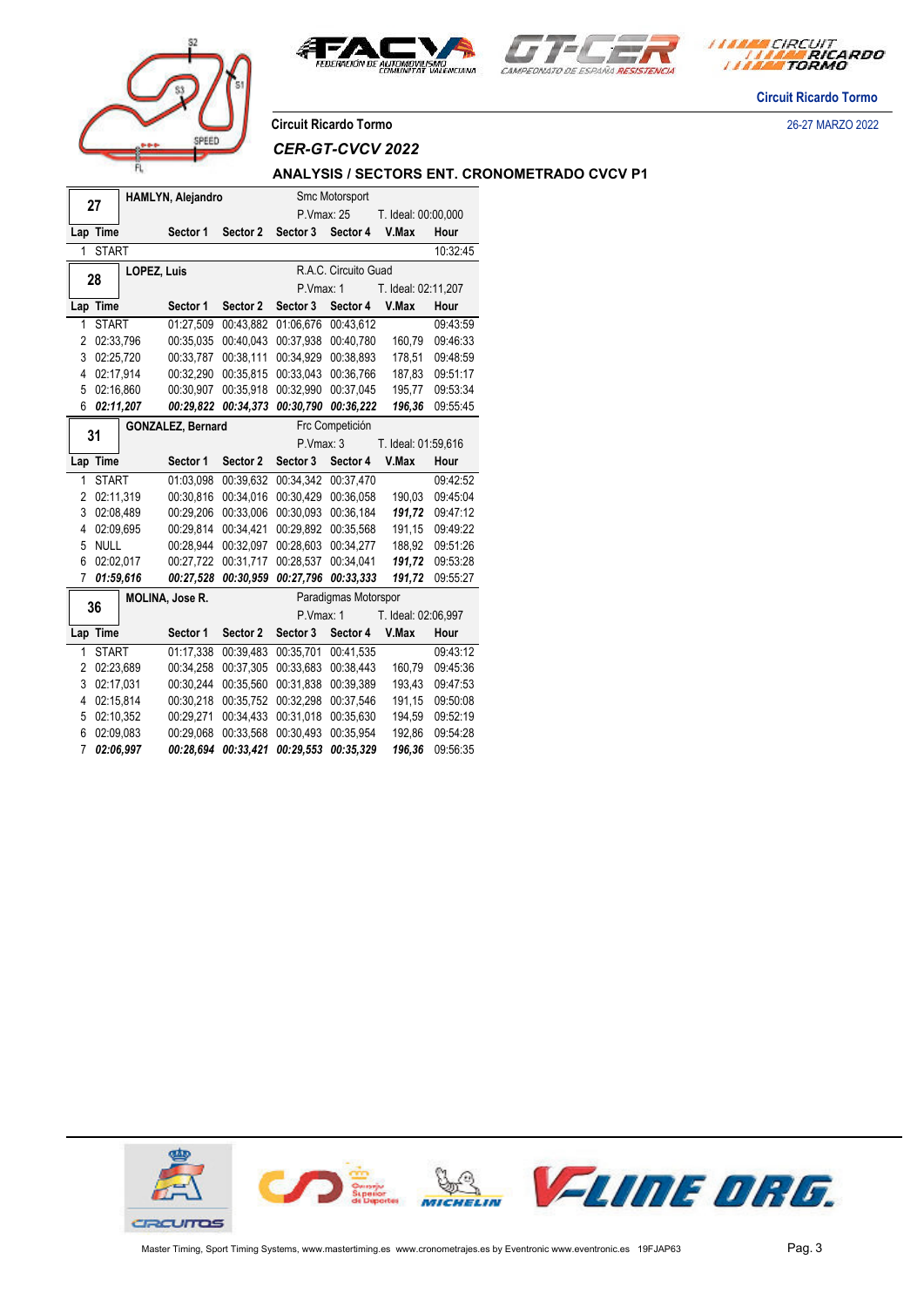



*I MARA CIRCUIT<br>I MARA RICARDO* 

**Circuit Ricardo Tormo**

**Circuit Ricardo Tormo** 26-27 MARZO 2022

# SPEET

Г

*CER-GT-CVCV 2022*

## **Velocidades máximas ENT. CRONOMETRADO CVCV P1**

|                | <b>Nombre</b>        | Equipo/Club          | Vehículo               |       |       |       | Mejores 5 velocidades máximas |       | <b>Media</b> | Max.  |
|----------------|----------------------|----------------------|------------------------|-------|-------|-------|-------------------------------|-------|--------------|-------|
| 28             | LOPEZ. Luis          | R.A.C. Circuito Guad | PORSCHE 968 CS         | 196,4 | 195.8 | 187.8 | 178.5                         | 160,8 | 183.9        | 196,4 |
| 36             | MOLINA, Jose R.      | Paradigmas Motorspor | <b>SEAT CUPRA TCR</b>  | 196.4 | 194.6 | 193.4 | 192.9                         | 191,2 | 193.7        | 196,4 |
| 31             | GONZALEZ, Bernard    | Frc Competición      | GINETTA G55 GT4        | 191,7 | 191.7 | 191.7 | 191,2                         | 190,0 | 191,3        | 191,7 |
| 26             | PUIGMAL, Laurent     | Motor Club Sabadell  | P. 308 RACING CUP      | 191,7 | 191,7 | 191,2 | 191,2                         | 190,0 | 191,2        | 191,7 |
| 18             | RIAL. Mauro          | Motor Club Sabadell  | P. 308 RACING CUP      | 191,7 | 190,6 | 190,6 | 190,6                         | 190,6 | 190,8        | 191,7 |
| 25             | SANZ DE MADRID, M.   | Smc Motorsport       | P. 308 RACING CUP      | 189,5 | 189,5 | 188,9 | 187,8                         | 184,6 | 188,1        | 189,5 |
|                | GAMÓN, Ander         | Real Circuito De Gua | MERCEDES AMG           | 186,7 | 185,1 | 184,1 | 184,1                         | 170,5 | 182,1        | 186,7 |
| 15             | ASENSIO, David       | Automovil Club Zaraq | R. CLIO IV CUP         | 177,5 | 176,1 | 175,1 | 172,8                         | 172,3 | 174,8        | 177,5 |
| 6              | BORRELL, Josep       | Motor Club Sabadell  | R. CLIO CUP IV         | 176,6 | 176,6 | 175,6 | 174,2                         | 173,3 | 175,2        | 176,6 |
| 16             | FERNANDEZ. Matias    | Frc Competicion      | <b>AUDI TT</b>         | 176.1 | 175.6 | 175.1 | 175.1                         | 173.7 | 175.1        | 176,1 |
| 7              | OLIVER, Daniel       | R.A.C. Circuito Guad | R. CLIO CUP IV         | 175,6 | 174,2 | 172,8 | 171,0                         | 169,6 | 172,6        | 175,6 |
| 5              | VECINO, Jorge        | Motor Club Sabadell  | R. CLIO CUP IV         | 174,2 | 173,3 | 172,8 | 171.9                         | 171,4 | 172,7        | 174,2 |
| 10             | CABRERA, Ferran      | Rally Club Costa Aza | R. CLIO CUP IV         | 174,2 | 173,7 | 173,7 | 172,8                         | 170,1 | 172,9        | 174,2 |
| 9              | VALLES, Vicente      | Frc Competicion      | <b>AUDITT</b>          | 173,7 | 173,3 | 138,8 |                               |       | 161,9        | 173,7 |
| 8              | MORENO, Javier       | Escuderia Gredos     | PEUGEOT 205            | 170,5 | 168,8 |       |                               |       | 169,6        | 170,5 |
| 21             | ASO. Guillermo       | Automovil Club Zaraq | H. COUPE COPA          | 170,1 | 168.8 | 168,8 | 164,5                         | 164,1 | 167.2        | 170,1 |
| 19             | HERRAIZ, Pedro Jose  | Club Jarama Sport    | R. CLIO CUP III        | 168,8 | 168,8 | 167.9 | 166.6                         | 166,2 | 167,6        | 168,8 |
| 4              | RIVERA, Carlos       | Real Circuito De Gua | R. CLIO CUP IV         | 167,4 | 164,5 | 162,0 | 158,4                         |       | 163,1        | 167,4 |
| 17             | <b>GARCIA, Luis</b>  | Escuderia Le Mans    | P. 991 GT3 CUP         | 161,6 | 156,5 | 141,5 |                               |       | 153,2        | 161,6 |
| 12             | GONZCALVES, Luis M.  | Frc Competicion      | F. FIESTA ST           | 156,5 | 155,8 | 151,8 | 149,7                         | 143,7 | 151,5        | 156,5 |
| 23             | DEL MORAL, Guillermo | Club Jarama Sport    | H. ACCENT              | 152,5 | 152,1 | 151,8 | 150,7                         |       | 151,8        | 152,5 |
| 14             | RODRIGUEZ, Ruben     | Frc Competicion      | F. FIESTA ST           | 151,8 | 151,4 | 150,3 | 150,3                         | 150,0 | 150,8        | 151,8 |
| $\overline{2}$ | GRIÑON, Kelhian      | Ac Zaragoza          | H. ACCENT FASE II      | 145,3 | 144,3 | 143,0 | 143,0                         |       | 143,9        | 145,3 |
| 3              | PEREZ, Fco Javier    | SIt Racing           | PEUGEOT 206            | 139,4 | 138,8 | 111,3 |                               |       | 129,8        | 139,4 |
| 13             | ARIAS, Juan C.       | Concursante Individu | GINETTA G55 GT4        |       |       |       |                               |       |              |       |
| 27             | HAMLYN, Alejandro    | Smc Motorsport       | P. RCZ RACING CUP      |       |       |       |                               |       |              |       |
| 24             | DOMINGUEZ, F.        | SIt Racing           | H. COUPE               |       |       |       |                               |       |              |       |
| 20             | LAHOZ, Jesus         | Rally Club Costa Aza | A. R. GTV 1750 1ªSERIE |       |       |       |                               |       |              |       |